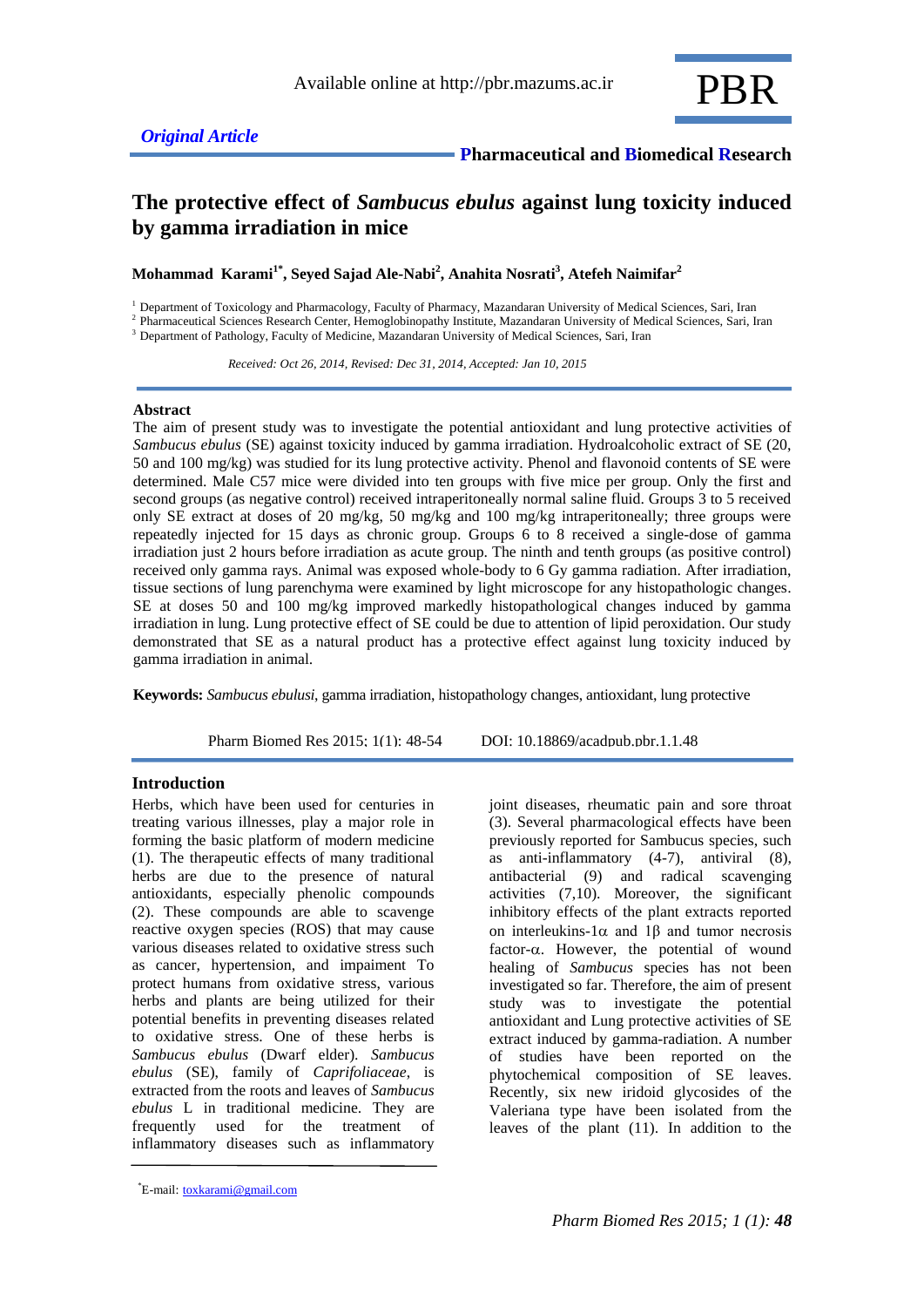secondary metabolites, a new family of acidic type 2 (ebulitins  $\alpha$ ,  $\beta$  and  $\gamma$ ) and basic type 1 (ebulin 1) ribosome-inactivating nontoxic protein derivatives (12,13) and dimeric and mucin binding lectins and flavonoids were isolated from the matured leaves (14). However, other phytochemicals in the leaves of the plant have not been studied thoroughly. Flavonoids are used for their several therapeutic effects, such as antioxidant, anti inflammatory, antifungal, and wound healing (15, 16). Inhibition of lipid peroxidation effect by flavonoids is supposed to increase the viability of collagen fibrils by activating the DNA synthesis and preventing the cell damage (17, 18). Flavonoids are also known to promote the rapid wound healing due to their antimicrobial and astringent properties (19). Thus, wound healing effect of *SE* might belong to the phytochemicals in the leaves, accelerating the proliferation phase of wound healing. The constituents in the volatile extract and petroleum ether, ethanol, and water extract of SE exhibited clear antioxidant activities (3).

Basically, oxygen is essential for life, but it can also be harmful to cells. This is because of reactive oxygen species (ROS), active forms of oxygen, such as hydroxyl (OH) and superoxide  $(O_2)$  radicals, hydrogen peroxide  $(H_2O_2)$ , and singlet oxygen  $(1O<sub>2</sub>)$  which are arisen as byproducts and intermediate substances of aerobic metabolism and during oxidative stress. Similar reactions are also generated during gamma ray irradiation (20, 21). To the best of our knowledge, lung protective activity of SE has not been reported so far and nothing has been found about mechanism of SE activity. Thus, the aim of the present work was to determine the lung protective activity (or antioxidant activity) of SE against oxidant-induced gamma radiation and also to understand the usefulness of this plant as a foodstuff as well as a remedy in medicine. Moreover, gamma radiation was employed to evaluate SE lung protective activity and its correlation to histopathologic changes.

## **Materials and methods**

## *Animals*

Adult male C57 mice (6 to 8 weeks), weighing 25-30g were purchased from Institute of Pasteur. They were housed individually in standard mice cages in a room on a 12- hour light- dark cycle at 22  $\degree$ C (22  $\pm$  1  $\degree$ C) and with  $50±5%$  relative humidity, including food, water

and *libitum*. The animals were adapted to the condition for 7 days prior to the beginning of the experiments (22). The experiments were performed during the day time (08:00-16:00 hours). A research proposal (No. 91-331) was prepared according to the guidelines of Committee for the Purpose of Control and Supervision of Experiments on Animals (CPCSEA).

## *Plant*

Dried *Sambucus ebulus* or Dwarf elder was used for this investigation (collected at km 5, Sari–Ghaemshahr Road), identified and confirmed in January 2012 and also authenticated by Dr. Bahman Eslami (Department of Biology, Islamic Azad University of Qhaemshahr, Iran). SE was dried at room temperature and an ethanol-water (1:1) extraction was made by using maceration method, soaking in the solvent mixture. The extract was collected after removing the solvent and lyophilized and then was suspend in phosphate buffer (pH 7.4) and injected to case groups (Groups 3 to 8) intraperitoneally for protective studies (23).

# *Determination of total phenolic and flavonoid*

*content* Total phenolic compound content was determined by the Folin-Ciocalteau method (9, 10, 11). The extract sample (0.5 mL of different dilutions) was mixed with 2.5 mL of 0.2 N Folin-Ciocalteau reagent for 5 min, and then 2.0 ml of 75 g/l sodium carbonate were added. The absorbance of reaction was measured at 760 nm after 2 h of incubation at room temperature. Results were expressed as gallic acid equivalents. Total flavonoid was estimated according to the method of Ebrahimzadeh, MA et al (23, 24). Briefly, 0.5 mL solution of extract in methanol was mixed with 1.5 mL of methanol, 0.1 mL of 10% AlCl<sub>3</sub>, 0.1 mL of 1 M potassium acetate, and 2.8 ml of distilled water and then left at room temperature for 30 minutes. The absorbance of the reaction mixture was measured at 415 nm with a double beam spectrophotometer (Perkin Elmer, USA). Total flavonoid content was calculated as quercetin from a calibration curve.

## *Gamma irradiation*

The Cobalt Teletherapy Unite was used for irradiation at Cancer Treatment Centre, Department of Radiotherapy, Martyr Rajai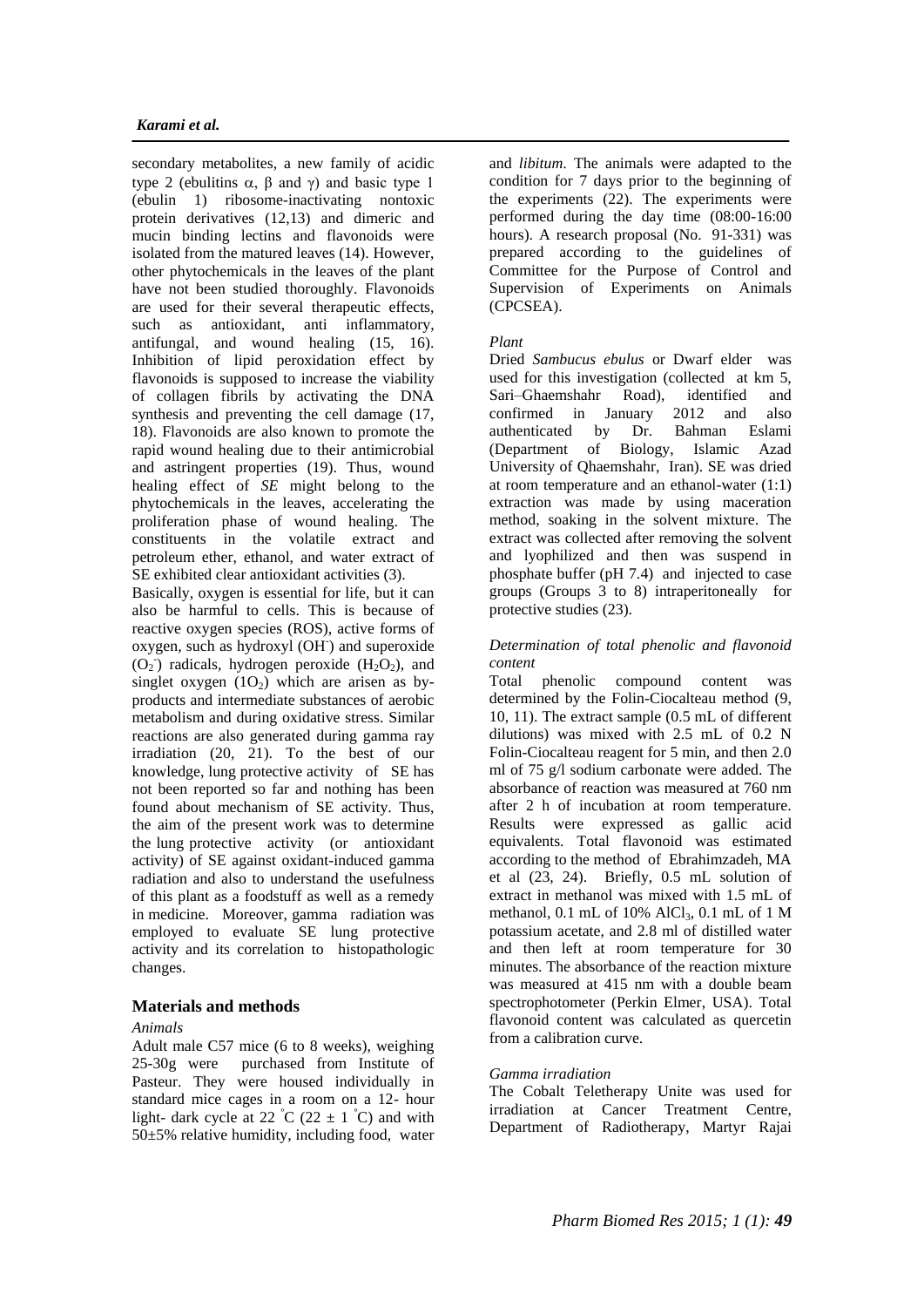Medical College and Hospital, Babolsar (Iran) with a cobalt-60 γ- radiations source (Teratron 780, Canada). Mice were restrained in a well ventilated Perspex box and anaesthetized with ether. Then the whole-body was exposed to 6 Gy gamma radiation at a distance (SSD) of 77.5 cm from the source to deliver the dose rate of 0.85 Gy/min (25).

## *Experimental design*

Mice were divided into ten groups with five mice per group. Only the first and second groups (as negative control) received normal saline intraperitoneally. Groups 3 to 5 received only SE extract at doses of 20 mg/kg, 50 mg/kg and 100 mg/kg intraperitoneally; three groups were repeatedly injected for 15 days as chronic group. Groups 6 to 8 received a single dose of gamma irradiation just 2 hours before irradiation as acute group. Groups 9 and 10 (as positive control) received only gamma rays. Mice were exposed whole body to 6 Gy gamma radiation (26, 27). Following the preliminary study, the dose of 50 mg/kg was selected for the remaining of the study in order to evaluate the lung protective effect of SE (27).

## *Biochemical determination*

Homogenate samples of gamma radiation treated groups were collected and analyzed for determination of lung Glutathione reductase (GSH) level using a commercial Kit of Zist Shimie (Tehran, Iran) and Ellman's method (28).

#### *Histological studies*

Mice were sacrificed and their lungs were removed for histopathological examination. The lungs were completely excised and any extraneous tissues were also released from them. Multiple samples were then taken from each lung (mean 3 mm in diameter) and placed in 10% neutral buffered formalin. After paraffin embedding, they were cut into 4-5 μm thick sections, stained with hematoxylin-eosin and observed under a light microscope (Model N - 400ME, CEL-TECH Diagnostics, Hamburg, Germany), studied pathological factors in lung cellular damage, including necrosis and inflammatory cells infiltration.

### *Statistical analysis*

Statistical analysis was performed using SPSS for Windows (Ver.10, SPSS, Inc., Chicago, USA). All values were analyzed by one-way

analysis of variance (ANOVA) and expressed as mean  $\pm$  Standard error in the mean of 4 rats (S.E.M). Student-Newman-Keuls test was used to evaluate the significance of the obtained results. P < 0.05 was considered to be significant.

## **Results**

## *Total phenol and flavonoid contents*

Total phenol compound was determined by Folin Ciocalteu method. It was used gallic acid as reference for standard curve ( $y = 0.0063x$ ,  $r^2 =$ 0.987). The total phenolic content was  $118.94 \pm 1$ 2.78 mg gallic acid equivalent/g of SE extract. The total flavonoid content was  $58.22 \pm 1.34$  mg quercetin equivalent/g of SE extract, by reference to standard curve (y =  $0.0067x + 0.0132$ , r2 = 0.999).

## *Animal behavior changes due to gamma radiation*

The animals treated with gamma radiation showed signs of radiation sickness within 1-2 days after exposure to 6 Gy of gamma irradiation. Reduction in food and water intake, watering eyes, weight loss, epilation, irritability, lethargy, diarrhea, ruffled hair and slow gait in animals were the main symptoms appeased after irradiation. No toxic effects were observed in terms of sickness, body weight, urination, defection pattern and mortality in animals treated with SE alone, once a day for 6 consecutive days. The mice which were pretreated with SE (experimental group) showed delay in onset of radiation-induced mortality and symptoms of sickness as compared to the control group.

**Table 1** Biochemical analyses of lung glutathione in mice treated with *Sambucus ebulus* extract and/or gamma radiation.

| <b>Groups</b>             | Dose          | Lung                    |
|---------------------------|---------------|-------------------------|
|                           | (mg/kg, i.p.) | <b>Glutathione</b>      |
|                           |               | $(\mu mol/g)$           |
| Control                   |               | 22.08                   |
| Irradiation(IR)           | 6 Gy          | 6.46                    |
| $20$ mg/kg (chronic) + IR | 20            | 6.70                    |
| $50mg/kg$ (chronic) + IR  | 50            | 9.50                    |
| $100$ mg/kg(chronic) +IR  | 100           | $13.08$ <sup>a, c</sup> |
| $20$ mg/kg (acute) + IR   | 20            | 5.03                    |
| $50mg/kg$ (acute) + IR    | 50            | 14.39 <sup>b</sup>      |
| $100mg/kg$ (acute) + IR   | 100           | $18.87$ <sup>d</sup>    |

a and b represent significance at  $p < 0.05$ ,  $p < 0.01$  and  $p <$ 0.001 levels, respectively, when compared to control or normal saline control  $(10 \text{ ml}/ \text{ kg}, i.p.)$ . c and d represent significance at  $p < 0.05$ ,  $p < 0.01$  and  $p < 0.001$  levels, respectively when compared to irradiation or gamma radiation treated group.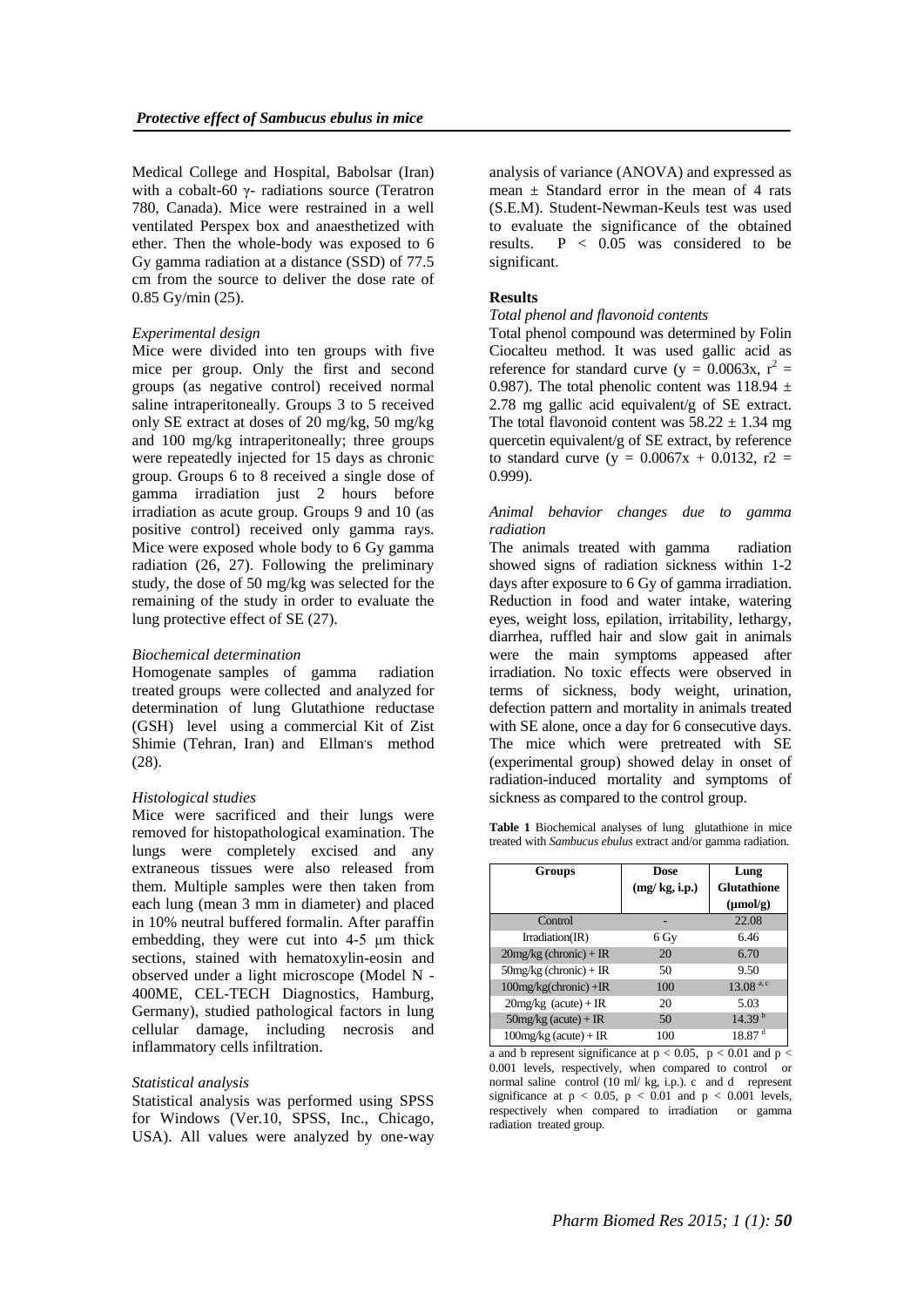

**Figure 1** Photomicrograph of alveolar space from control, gamma radiation treated group and 100 mg/kg hydroalcoholic extract of *Sambucus ebulus* treated lung. Left is a representative section of a normal Lung (a), second, an 6 Gy gamma radiation treated group (b), third is a single dose of 100 mg/kg hydroalcoholic extract of *Sambucus ebulus*  treated lung (c) Hematixylin and eosin (X25).

## *Biochemical estimation*

Gamma radiation treated animals showed a significant decreasing in glutathione level in comparison to control group  $(p<0.001)$  (Table 1). SE showed a significant and dose dependent increase in the lung glutathione level as compared to alone gamma radiation treated group. Dose of 100mg/kg SE, as the most potent dose of extract, increased the glutathione level from 6.46 (gamma radiation alone group) to 18.87 umol/g ( $p < 0.001$ ).

## *Light microscope observation*

Histopathological examinations showed significant lung damages including necrosis and mononuclear cells infiltration in mice espoused to gamma radiation (Fig.1.b) as compared with control and extract plus irradiation groups (Fig.1.a and c).

In addition, other histopathological parameters including edematous cells and cell degeneration changed significantly with hydro alcoholic extract of SE (Table 2).

## **Discussion**

In this study, we showed that *Sambucus ebulus* is containing high amounts of total phenol and flavonoids. Phenols and polyphenolic compounds, such as flavonoids, are widely found in food products derived from plant sources, and they have been shown to possess antioxidant activities. Studies have shown that increasing levels of flavonoids in the diet could decrease certain human diseases (29).

In the present study, irradiation of animals with gamma rays at dose 6 Gy resulted in radiation sickness within 1-2 days after exposure. The symptoms included reduction in food and water intake, irritability, weight loss lethargy, diarrhea and ruffling of hairs. The similar symptoms have been observed in mice after gamma irradiation by others studies (30-33). Whole-body irradiation primarily affected rapidly proliferating germinal epithelium, gastro-intestinal epithelium, renal, bone marrow and spleen progenitor cells. While the germinal epithelium did not have a life supporting function for the exposed individuals, the bone marrow, spleen progenitor cells and gastro-intestinal epithelium cells were crucial for the sustenance of life, and any damage to these cells would impair normal physiological host defense processes drastically, causing an adverse impact on survival.

Pretreatment of mice with SE provided protection against radiation-induced sickness and mitigated suffering. Similarly, plants such as *Ocimumsanctum*, *Moringa oleifera*, *Mentha arvensis* and *Emblica officinalis* have been reported to provide protection against sickness induced by radiation (34-36).

The increase in abnormal and binucleated pneumocytes indicated that the severity of the pathologic effect of radiation correlate by generating free-radicals. Free radicals are regularly formed in normal physiological as well as pathological processes and could be destroyed spontaneously due to their unstable nature. The rate of spontaneous destruction was determined by the action of certain enzymatic antioxidants such as catalase and glutathione peroxidase.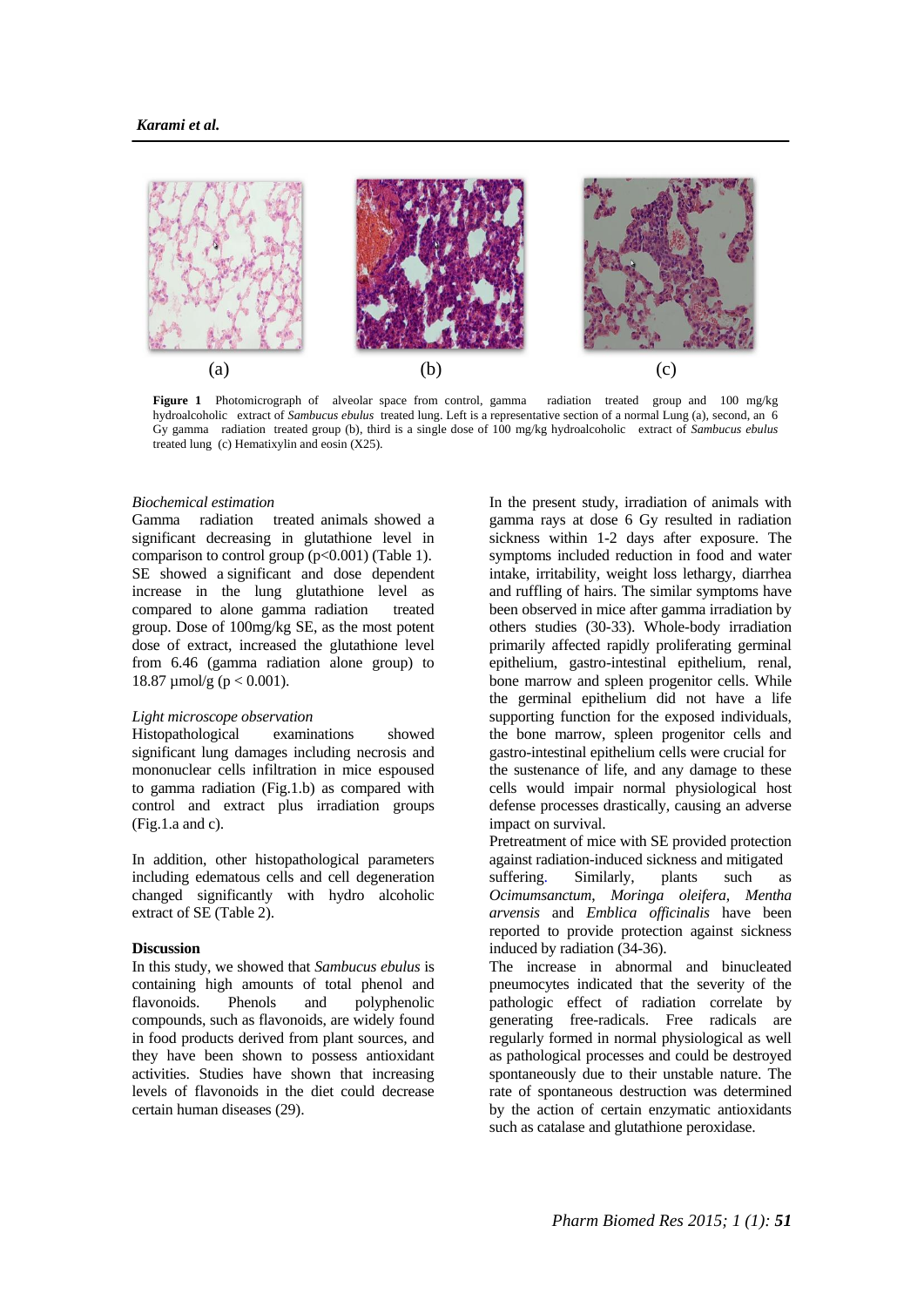| <b>Sample</b>               | Pneumocystis (hyperplasia) | <b>Edematous cells</b> | Hemorrhage | <b>Necrosis</b> |
|-----------------------------|----------------------------|------------------------|------------|-----------------|
| 20 mg/kg (chronic)          | $4+$                       | $3+$                   | $3+$       | $4+$            |
| 50 mg/kg (chronic)          | $4+$                       | $4+$                   | $3+$       | $4+$            |
| 100 mg/kg (chronic)         | $1+$                       | $1+$                   | $1+$       | $1+$            |
| $20 \text{ mg/kg}$ (acute)  | $4+$                       | $4+$                   | $3+$       | $4+$            |
| 50 mg/kg (acute)            | $4+$                       | $4+$                   | $3+$       | $4+$            |
| $100 \text{ mg/kg}$ (acute) | $1+**$                     | $1+$                   | $1+$       | $2^{+*}$        |
| Control (chronic)           | $1+$                       | $2+$                   | $1+$       | $1+$            |
| Control (acute)             | $1+$                       | $2+$                   | $1+$       | $1+$            |
| Irradiation                 | $4+**$                     | $4+***$                | $3^{+*}$   | $4 + *$         |

**Table 2** Histo-pathological effects of *Sambucus ebulus* extract at different concentrations of 20, 50, 100 mg/kg on lung mice exposed to gamma irradiation

No (-), Minor (+1), Medium (+2), Major (+3), high (+4) , super (+5) effects, irradiation (6Gy of gamma irradiation) , control (10ml/kg of normal saline) \*P<0.05, \*\*P<0.01, significantly different from control using Fisher exact test. Data are means of three replicates.

Therefore, the net effect of free- radical injury depended upon the rate of their elimination.

In this study, we sought to determine how we could prevent or decrease the lung toxic effect of gamma irradiation. The decrease in reduced glutathione by irradiation could be due to the oxidation of the sulphydryl group of GSH due to the decrease in glutathione reductase and the enzyme which reduces the oxidized glutathione (GSSG) into a reduced form using NADPH as a source of reducing equivalent (36). Glutathione depletion has been shown to correlate with lipid peroxidation in lung parenchyma. Accordingly, when SE extract was used as antioxidant, lung toxicity effect of gamma irradiation was reduced almost about 40-50% of control.

Antioxidants, such as vitamin E and selenium have been proposed to prevent membrane damage of lipid peroxidation not only by glutathione peroxidase but also by allowing hydrogen to be abstracted from their own structure rather than from the allylic hydrogen of unsaturated lipid. Thus, they interrupted the free radical chain reaction (37). Treatment with SE extract has been shown to significantly decrease the toxicity of gamma irradiation. This might be through the mechanism mentioned above as well as extracts which had good reductive capability for reducing  $\text{Fe}^{+3}$  to  $\text{Fe}^{+2}$  by donating an electron

 $Fe<sup>+2</sup>$  chelating activity and anti-lipid peroxidation activity (38). Further investigations of individual compounds to elucidate the antioxidant activities and mechanisms are needed.

Our data showed that administration of SE extract caused edema which can be assessed by histopathological examination. These findings were in agreement with the fact that an irradiation could cause increase in Oncotic pressure, or colloid osmotic pressure (39). In addition, isolated organs had a time-dependent tendency to absorb water, as with relatively protein-free medium water which gradually escaped from the vascular space and so interstitial edema developed (39). Histopathological examination revealed significant hemolysis as assessed by the hemolytic index (Fig.1.a).

This could be due to altered calcium homeostasis concomitant with a significant increase in cytosolic calcium, which has been previously reported for *Phytolacca americana* in liver (40). Moreover, the disturbances of intracellular calcium homeostasis have been shown to be associated with a variety of toxicological and pathological processes. Accumulation of SE extract in the lung tissue, as the target organ, has been shown to cause protection (41). In a similar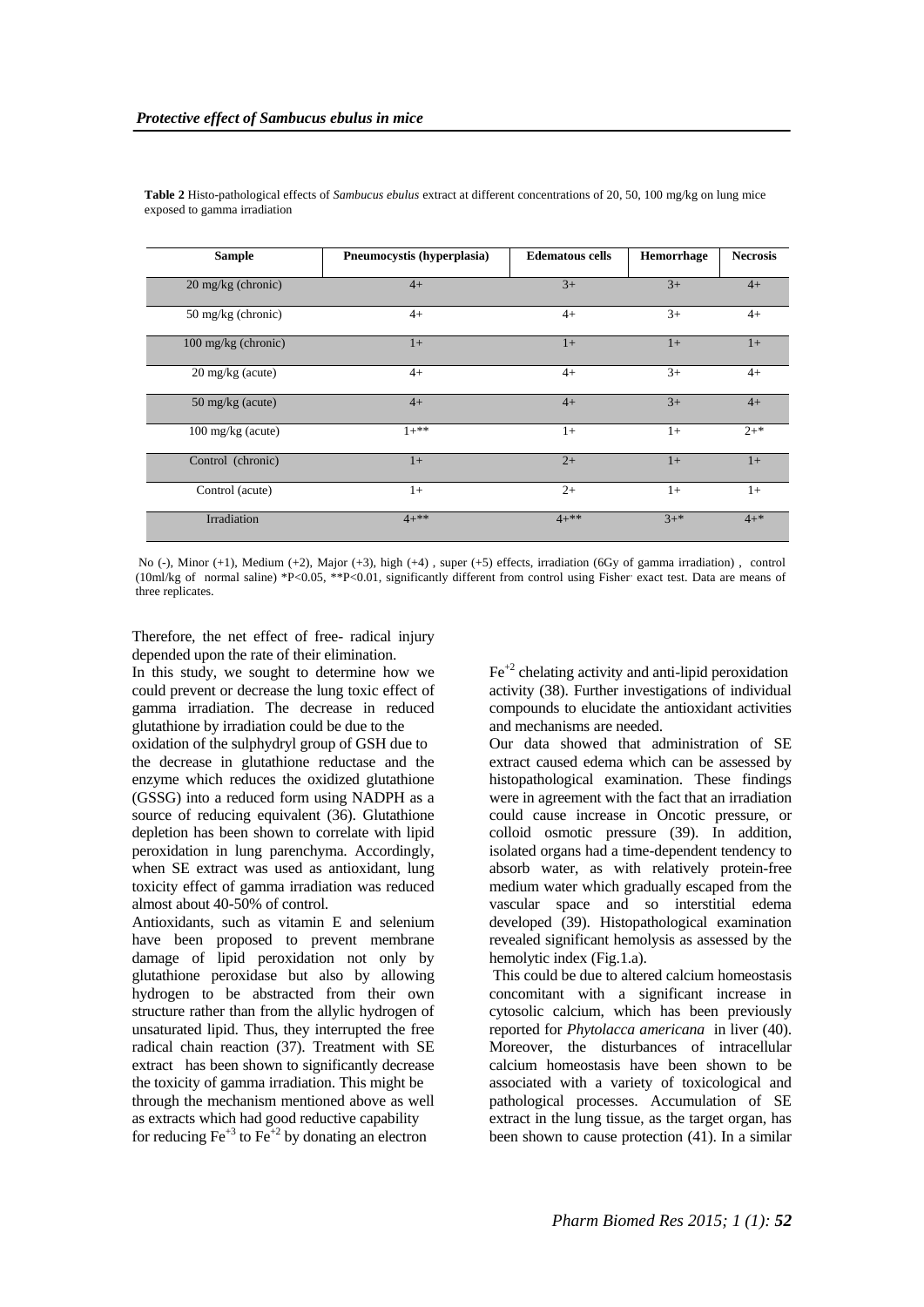## *Karami et al.*

manner, the result of this study also showed lung protection and SE extract decreased formation of reactive oxygen species and an oxidative stress resulting in lipid peroxidation and resulting in protection on lung toxicity induced by ionizing radiation (42, 43).

### **Conclusion**

In this study we showed *Sambucus ebulus* as a natural product to have radioprotective effects against lung toxicity induced by gamma radiation. SE increased gluthathione level in

## **References**

- **1.** Enginar H, Cemek M, Karaca T, Unak P. Effect of grape seed extract on lipid peroxidation and peripheral blood lymphocytes in rats exposed to x-radiation. Phytoter Res 2007; 21: 1029-35.
- **2.** Peker S, Abacioglu U, Suna I, Kony D. Prophylactic effect of magnesium and vitamin E in tar spinal cord radiation damage. Life Sci 2004;75:1523-30.
- **3.** Hiermann A, *Sambucus*. In: Blaschek W, Ebel S, Hackenthal E, Holzgrabe U, et al, editors. Hagers Enzyklopdie der Arzneistoffe und Drogen. 14th ed. Stuttgart: Wissenschaftliche Verlagsgesellschaft mbH, 2007.
- **4.** Yesilada E, Ustun O, Sezik E, Takaishi Y, Ono Y, Honda G. Inhibitory effects of Turkish folk remedies on inflammatory cytokines: interleukin-1alpha, interleukin-1beta and tumor necrosis factor alpha. J Ethnopharmacol 1997; 58: 59-73.
- **5.** Ahmadiani A, Fereidoni M, Semnanian S, Kamalinejad M, Saremi S. Antinociceptive and anti-inflammatory effects of *Sambucus ebulus* rhizome extract in rats. J Ethnopharmacol 1998; 61: 229-35.
- **6.** Ebrahimzadeh MA, Mahmoudi M, Salimi E. Antiinflammatory activity of *Sambucus ebulus* hexane extracts. Fitoterapia 2006; 77: 146-8.
- **7.** Yesilada E, Gurbuz I, Shibata H. Screening of Turkish anti-ulcerogenic folk remedies for anti-Helicobacter pylori activity. J Ethnopharmacol 1999; 66: 289-93.
- **8.** Martinez, MJA, Del Olmo LMB, Benito PB. Antiviral activities of polysaccharides from natural sources. Stud Nat Prod Chem 2005;30:393-418.
- **9.** Neto CC, Owens CW, Langfield RD, Comeau AB, Onge, JS, Vaisberg AJ, Hammond GB. Antibacterial activity of some Peruvian medicinal plants from the Callejon de Huaylas. J Ethnopharmacol 2002; 79: 133- 8.
- **10.** Dawidowicz AL, Wianowska D, Baraniak B. The antioxidant properties of alcoholic extracts from *Sambucus nigra* L. (antioxidant properties of extracts). LWT-Food Sci Technol 2006; 39: 308–15.
- **11.** Pieri V, Schwaiger S, Ellmerer EP, Stuppner H. Iridoid glycosides from the leaves of *Sambucus ebulus*. J Nat Prod 2009; 72: 1798-1803.
- **12.** Girbes T, Citores L, Iglesias R, Ferreras JM, Munoz R, Rojo MA, et al. Ebulin 1, a nontoxic novel type 2 ribosome inactivating protein from *Sambucus ebulus* L. leaves. J Biol Chem 1993; 268: 18195-9.
- **13.** De Benito FM, Citores L, Iglesias R, Ferreras JM, Soriano F, Arias J, et al. Ebulitins: a new family of type 1 ribosome-inactivating proteins (rRNA N-glycosidases) from leaves of *Sambucus ebulus* L. that coexist with the

irradiated mice. Since, SE contains high amounts of phenol and flavonoids, which have antioxidant activity, protective effect of SE is probably due to mitigation of oxidative stress caused by gamma radiation. Future studies are needed to find the exact mechanisms related to radioprotective effect of SE.

## **Conflict of interest statement**

The authors declared no potential conflict of interest with respect to the authorship, and/or publication of this study.

type 2 ribosome-inactivating protein ebulin 1. FEBS Lett 1995; 360: 299-302.

- **14.** Rojo MA, Citores L, Arias FJ, Ferreras JM, Jimenez P, Girbes T. cDNA molecular cloning and seasonal accumulation of an ebulin l-related dimeric lectin of dwarf elder (*Sambucus ebulus* L.) leaves. Int J Biochem Cell Biol 2003; 35: 1061-5.
- **15.** Okuda T. Systematics and health effects of chemically distinct tannins in medicinal plants. Phytochemistry 2005; 66: 2012-31.
- **16.** Nayak SB, Sandiford S, Maxwell A. Evaluation of the wound-healing activity of ethanolic extract of *Morinda citrifolia* L. leaf. [Evid Based Complement Alternat Med](http://www.ncbi.nlm.nih.gov/pubmed/?term=Evaluation+of+the+wound-healing+activity+of+ethanolic+extract+of+Morinda+citrifolia+L.+leaf.) 2009; 6: 351-6.
- **17.** Getie M, Gebre Mariam T, Reitz R, Neubert RH. Evaluation of the release profiles of flavonoids from topical formulations of the crude extract of the leaves of Dodonea viscosa (Sapindaceae). Pharmazie 2002; 57: 320-2.
- **18.** Shetty S, Udupa S, Udupa L. Evaluation of antioxidant and wound healing effects of alcoholic and aqueous extract of *Ocimum sanctum* Linn in rats. [Evid Based](http://www.ncbi.nlm.nih.gov/pubmed/?term=Evaluation+of+the+wound-healing+activity+of+ethanolic+extract+of+Morinda+citrifolia+L.+leaf.)  [Complement Alternat Med](http://www.ncbi.nlm.nih.gov/pubmed/?term=Evaluation+of+the+wound-healing+activity+of+ethanolic+extract+of+Morinda+citrifolia+L.+leaf.) 2008; 5: 95-101.
- **19.** Tsuchiya H, Sato M, Miyazaki T, Fujiwara S, Tanigaki S, Ohyama M, et al. Comparative study on the antibacterial activity of phytochemical flavanones against methicillin-resistant *Staphylococcus aureus*. J Ethnopharmacol 1998; 50: 27-34.
- **20.** Umegaki K, Sugisawa A, Shin S, Yadama K, Mitsuaki S . Different onsets of oxidative damage to DNA and lipids in bonmarrow and liver in rats given total body irradiation. Free Radic Biol Med 2001;3: 1066-174.
- **21.** Etsuo N. Assessment of Antioxidant Capacity *in vitro* and *in vivo*. Free Radic Biol Med 2010;49: 503-15.
- **22.** Ebrahimzadeh A, Bahramian F. Antioxidant activity of *Crataegus pentaegyna subsp. elburensis* fruits extracts used in traditional medicine in Iran. Pak J Biol Sci  $2009 \cdot 12 \cdot 413 - 9$
- **23.** Ebrahimzadeh MA, Nabavi SF, Nabavi SM. Antioxidant activities of methanol extract of *Sambucus ebulus L*. Flower. Pak J Biol Sci 2009;12:447-50.
- **24.** Ebrahimzadeh MA, Nabavi SM, Nabavi SF, Eslami B. Antioxidant activity of aqueous extract of *Pyrus boissieriana* fruit. Pharmacologyonline 2009; 1: 1318-  $23.$
- **25.** Soyal A, Jindal I, Singh P, Goyal K. Protective capacity of Rosemary extract against radiation induced hepatic injury in mice. Iran. J Radiat Res 2007; 4:161-8.